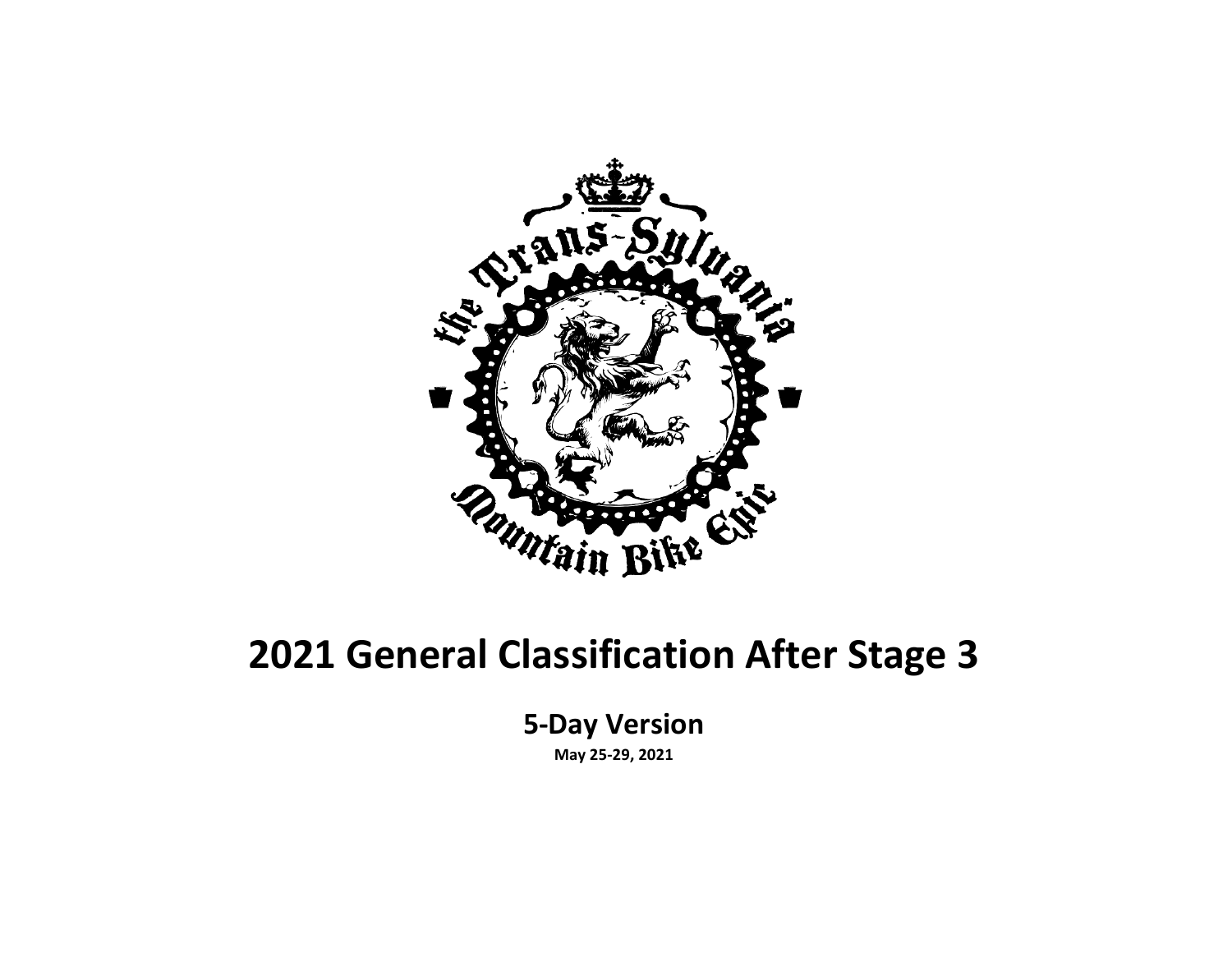## **OPEN MEN**

| <b>RANK</b>              | <b>BIB</b>     | <b>NAME</b>              | <b>STAGE 1</b> | <b>STAGE 2</b> | <b>STAGE 3</b> | <b>STAGE 4</b> | <b>STAGE 5</b> | <b>TOTAL TIME</b> |
|--------------------------|----------------|--------------------------|----------------|----------------|----------------|----------------|----------------|-------------------|
| 1                        | 36             | <b>KERRY WERNER JR.</b>  | 02:10:45.74    | 02:50:31.18    | 02:07:23.27    |                |                | 07:08:39.11       |
| $\overline{2}$           | 9              | <b>GREGG GALLETTA</b>    | 02:21:54.06    | 02:58:01.27    | 02:14:21.36    |                |                | 07:34:16.69       |
| 3                        | 13             | <b>LOGAN KASPER</b>      | 02:44:55.88    | 02:55:58.96    | 02:07:22.71    |                |                | 07:48:15.25       |
| $\overline{\mathbf{a}}$  | 12             | <b>RYAN JOHNSON</b>      | 02:16:45.93    | 03:17:18.11    | 02:15:33.74    |                |                | 07:49:36.17       |
| 5                        | 22             | <b>CODY PHILLIPS</b>     | 02:21:57.83    | 03:17:39.26    | 02:18:26.05    |                |                | 07:58:02.11       |
| 6                        | 10             | <b>SCOTT GRAY</b>        | 02:18:05.14    | 03:25:12.93    | 02:24:18.01    |                |                | 08:07:35.10       |
| $\overline{\mathbf{z}}$  | 17             | <b>WILLIAM LOEVNER</b>   | 02:19:32.13    | 03:31:17.23    | 02:19:54.15    |                |                | 08:10:43.51       |
| 8                        | 8              | <b>ANDREW DUENSING</b>   | 02:22:20.89    | 03:42:23.37    | 02:29:08.80    |                |                | 08:33:51.20       |
| 9                        | $\mathbf{2}$   | <b>SHAWN ALEXANDER</b>   | 02:36:22.92    | 03:37:04.62    | 02:34:16.01    |                |                | 08:47:42.15       |
| 10                       | $\overline{7}$ | <b>ANDREW DUDLE</b>      | 02:29:36.69    | 03:46:40.68    | 02:34:21.44    |                |                | 08:50:37.18       |
| 11                       | 16             | <b>NICK LANDO</b>        | 02:14:06.98    | 04:14:19.63    | 02:22:55.45    |                |                | 08:51:20.20       |
| 12                       | 33             | <b>JORDAN THOMPSON</b>   | 02:43:25.75    | 03:56:24.79    | 02:35:34.91    |                |                | 09:15:23.24       |
| 13                       | 28             | <b>WILSON STEVENS</b>    | 02:29:44.25    | 04:14:04.55    | 02:49:41.98    |                |                | 09:33:29.17       |
| 14                       | 15             | <b>ZACHARY LABRY</b>     | 02:56:58.05    | 04:06:31.31    | 02:56:35.84    |                |                | 10:00:04.12       |
| 15                       | 25             | <b>MARTIN SCHLEEDE</b>   | 02:54:09.58    | 04:17:01.03    | 02:48:55.66    |                |                | 10:00:05.12       |
| 16                       | 6              | <b>PATRICK CAREY</b>     | 02:45:17.00    | 04:35:44.88    | 02:56:44.63    |                |                | 10:17:45.15       |
| 17                       | 4              | <b>MATT BURKE</b>        | 02:57:13.53    | 04:33:59.36    | 03:02:21.81    |                |                | 10:33:33.17       |
| 18                       | 29             | <b>ALEXANDER STRANGE</b> | 03:03:10.99    | 04:32:21.12    | 03:12:49.52    |                |                | 10:48:20.16       |
| 19                       | 23             | <b>MATTHEW RALPH</b>     | 02:58:11.56    | 05:33:05.25    | 02:59:54.59    |                |                | 11:31:10.14       |
| 20                       | 18             | <b>CRAIG MILLER</b>      | 03:33:28.59    | 05:23:36.79    | 03:39:01.54    |                |                | 12:36:05.19       |
| $\blacksquare$           | 21             | <b>ANDREW NORMAN</b>     | 03:01:49.83    | <b>DNS</b>     | 02:55:10.83    |                |                | <b>DNF</b>        |
| $\blacksquare$           | 26             | <b>KEENAN SEGENCHUK</b>  | <b>DNS</b>     | <b>DNS</b>     | 03:12:01.10    |                |                | <b>DNF</b>        |
| $\overline{\phantom{0}}$ | 30             | <b>MATT PIKE</b>         | <b>DNF</b>     | <b>DNS</b>     | <b>DNS</b>     |                |                | <b>DNF</b>        |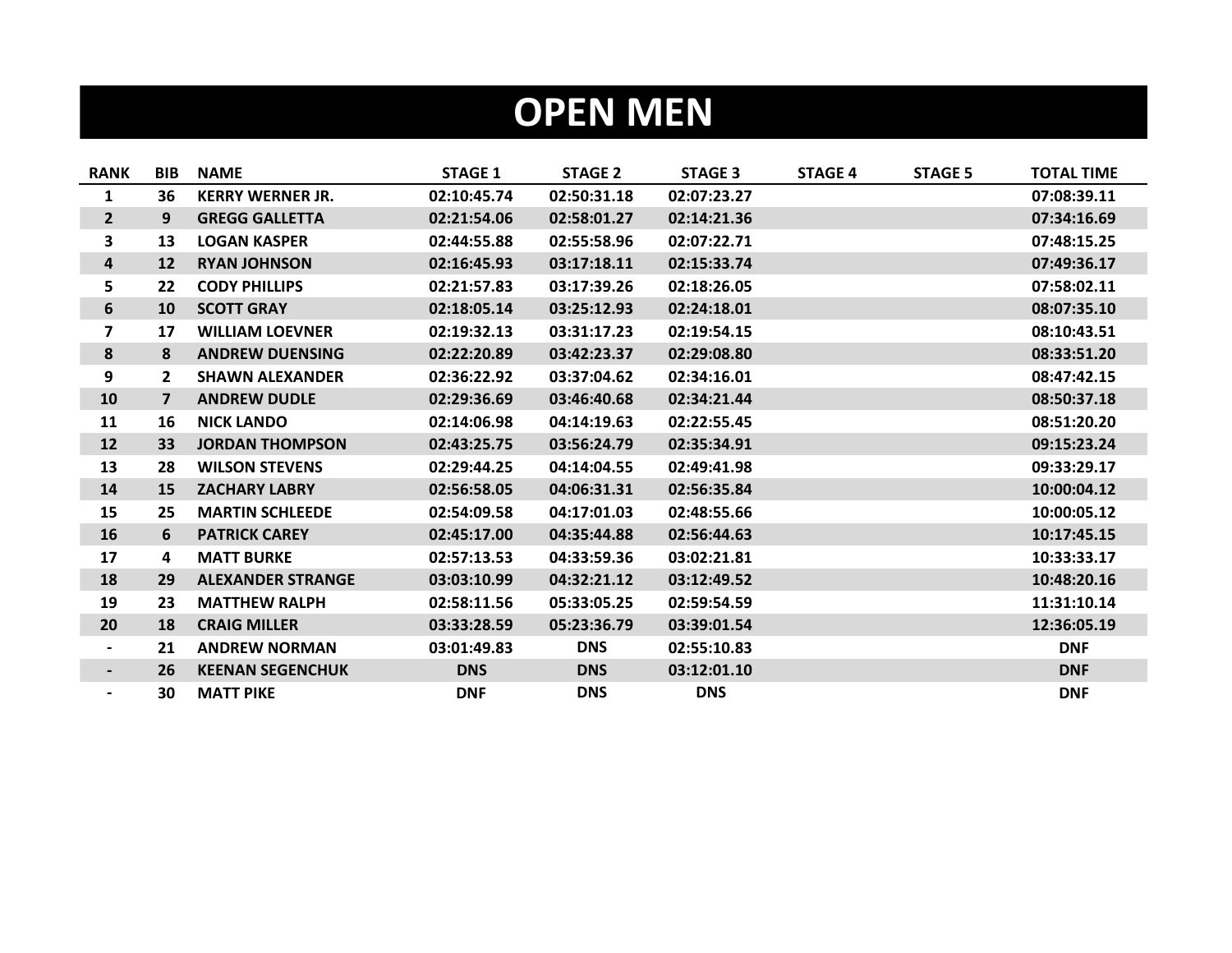## **OPEN WOMEN**

| <b>RANK</b>  | <b>BIB</b> | <b>NAME</b>              | <b>STAGE 1</b> | <b>STAGE 2</b> | <b>STAGE 3</b> | <b>STAGE 4</b> | <b>STAGE 5</b> | <b>TOTAL TIME</b> |
|--------------|------------|--------------------------|----------------|----------------|----------------|----------------|----------------|-------------------|
| 1            | 89         | <b>ELIZABETH SHELDON</b> | 02:37:44.29    | 03:36:27.34    | 02:34:43.73    |                |                | 08:48:54.13       |
| $\mathbf{2}$ | 1          | <b>BRITT MASON</b>       | 02:36:57.23    | 03:37:49.09    | 02:34:43.09    |                |                | 08:49:29.41       |
| 3.           | 130        | <b>TAYLOR KUYK-WHITE</b> | 02:39:17.71    | 03:35:43.87    | 02:39:25.79    |                |                | 08:54:25.23       |
| 4            | 98         | <b>EMILY WERNER</b>      | 02:48:31.98    | 03:42:38.07    | 02:38:30.39    |                |                | 09:09:39.14       |
| 5.           | 87         | <b>ANNA BARENSFELD</b>   | 02:52:16.70    | 04:01:28.80    | 02:52:52.88    |                |                | 09:46:36.23       |
| 6            | 91         | <b>MADELINE DEPMAN</b>   | 02:48:08.94    | 04:14:12.92    | 02:45:08.43    |                |                | 09:47:28.22       |
| 7            | 96         | NICKY RUSZKOWSKI         | 03:06:03.47    | 04:14:59.08    | 02:59:50.74    |                |                | 10:20:52.12       |
| 8            | 88         | <b>TANYA CAMPBELL</b>    | 03:12:04.79    | 04:28:52.83    | 03:01:50.61    |                |                | 10:42:46.22       |
| 9            | 92         | <b>ALECIA FAUSTINI</b>   | 03:02:40.36    | 04:38:58.35    | 03:12:34.96    |                |                | 10:54:12.16       |
| 10           | 97         | <b>ANNIE SCHWARTZ</b>    | 03:23:14.30    | 04:40:57.39    | 03:12:58.77    |                |                | 11:17:09.14       |
| 11           | 90         | <b>MELISSA COOPER</b>    | 03:29:07.59    | 04:48:47.41    | 03:21:33.83    |                |                | 11:39:27.18       |
| 12           | 93         | <b>CORIANNE KOCAREK</b>  | 03:29:11.50    | 05:12:10.64    | 03:28:48.44    |                |                | 12:10:09.15       |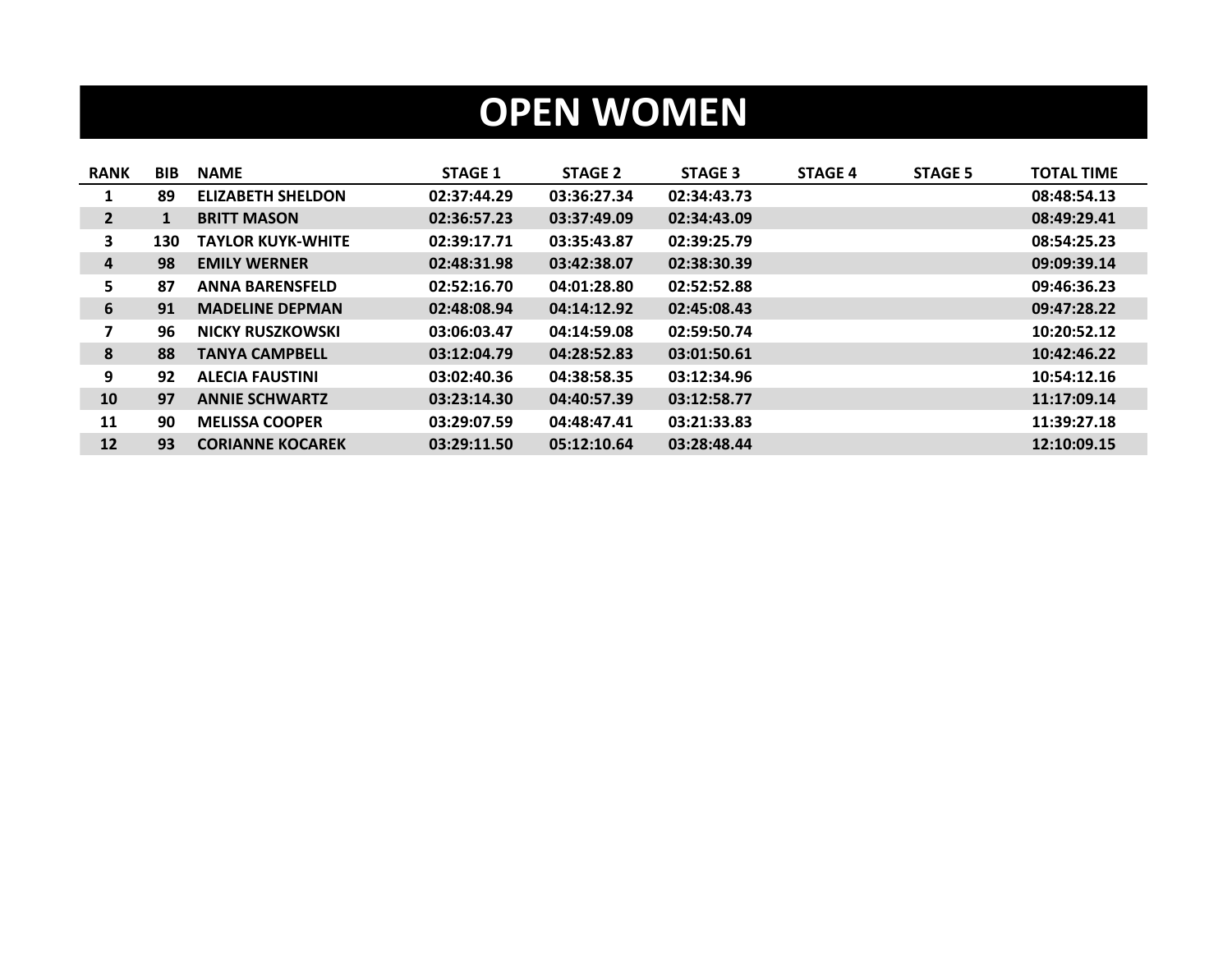# **MEN 40-49**

| <b>RANK</b>             | <b>BIB</b> | <b>NAME</b>             | <b>STAGE 1</b> | STAGE 2     | <b>STAGE 3</b> | <b>STAGE 4</b> | <b>STAGE 5</b> | <b>TOTAL TIME</b> |
|-------------------------|------------|-------------------------|----------------|-------------|----------------|----------------|----------------|-------------------|
| 1                       | 34         | <b>CHRIS TRIES</b>      | 02:22:48.77    | 03:14:52.36 | 02:19:56.00    |                |                | 07:57:36.11       |
| $2^{\circ}$             | 56         | <b>JOSH WHITMORE</b>    | 02:26:19.28    | 03:18:50.95 | 02:24:18.93    |                |                | 08:09:27.21       |
| 3                       | 57         | <b>SEAMUS WOODS</b>     | 02:26:43.21    | 03:31:41.00 | 02:24:56.31    |                |                | 08:23:20.52       |
| 4                       | 46         | <b>NATHAN GOATES</b>    | 02:33:12.22    | 03:48:23.10 | 02:33:27.93    |                |                | 08:55:02.12       |
| 5.                      | 43         | <b>IGOR DANKO</b>       | 02:51:44.05    | 03:48:44.81 | 02:46:28.32    |                |                | 09:26:56.11       |
| 6                       | 48         | <b>CHRIS HOWELL</b>     | 02:40:57.42    | 04:07:36.34 | 02:39:04.46    |                |                | 09:27:37.12       |
| $\overline{\mathbf{z}}$ | 42         | <b>IAN COLQUHOUN</b>    | 02:45:11.55    | 04:01:47.65 | 02:43:16.15    |                |                | 09:30:14.13       |
| 8                       | 49         | <b>MATTHEW KESECKER</b> | 02:50:42.53    | 04:08:10.18 | 02:51:49.24    |                |                | 09:50:41.95       |
| 9                       | 39         | <b>DAVE BREISACHER</b>  | 02:59:59.41    | 05:01:52.96 | 03:07:18.23    |                |                | 11:09:09.16       |
| 10                      | 50         | <b>CHRIS MICELI</b>     | 03:13:20.50    | 04:52:55.60 | 03:24:31.16    |                |                | 11:30:46.12       |
| 11                      | 54         | <b>JERICO SLAVIN</b>    | 03:01:34.43    | 05:33:07.53 | 03:06:15.54    |                |                | 11:40:56.15       |
| 12                      | 52         | <b>CHRIS SAUER</b>      | 03:15:11.52    | 05:51:03.04 | 03:29:32.56    |                |                | 12:35:46.11       |
| 13                      | 55         | <b>LEVI THORNTON</b>    | 03:18:40.07    | 05:31:59.17 | 03:48:50.84    |                |                | 12:39:29.10       |
| 14                      | 45         | <b>CHARLIE FULLER</b>   | 03:41:19.50    | 06:05:38.86 | 03:40:36.24    |                |                | 13:27:33.16       |
|                         | 47         | <b>AARON HOAG</b>       | 02:49:31.78    | 04:30:20.12 | <b>DNS</b>     |                |                | <b>DNF</b>        |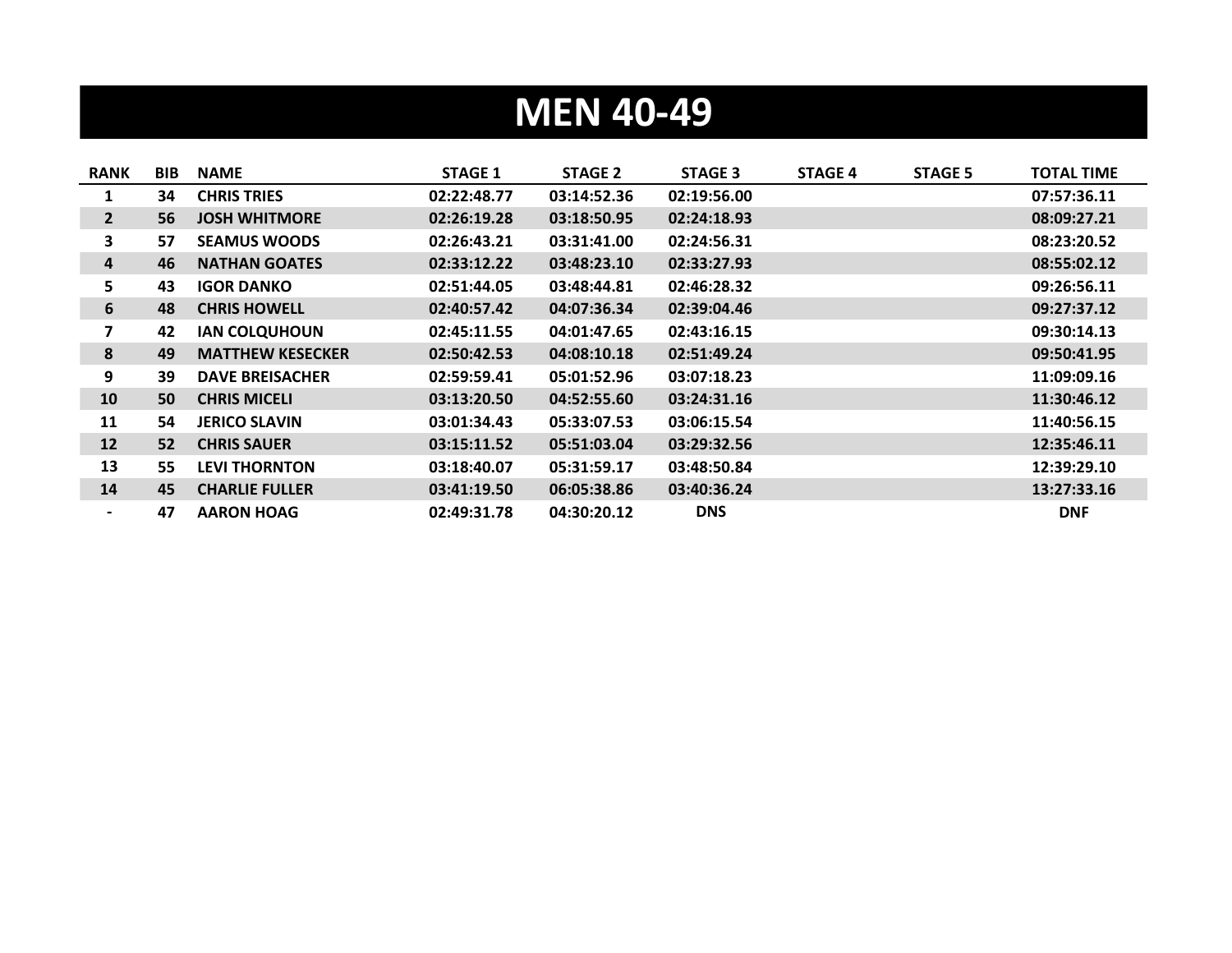# **MEN 50-59**

| <b>RANK</b>             | BIB | <b>NAME</b>            | <b>STAGE 1</b> | <b>STAGE 2</b> | <b>STAGE 3</b> | <b>STAGE 4</b> | <b>STAGE 5</b> | <b>TOTAL TIME</b> |
|-------------------------|-----|------------------------|----------------|----------------|----------------|----------------|----------------|-------------------|
| 1                       | 58  | <b>ANDY AUGUST</b>     | 02:30:00.28    | 03:26:16.07    | 02:26:27.36    |                |                | 08:22:43.71       |
| $\mathbf{2}$            | 77  | <b>BRIAN TRDINA</b>    | 02:33:42.63    | 03:56:00.65    | 02:25:18.34    |                |                | 08:55:00.16       |
| 3                       | 69  | <b>MIKE MONTALBANO</b> | 02:47:23.06    | 03:38:30.73    | 02:39:56.95    |                |                | 09:05:47.17       |
| 4                       | 61  | JIM DOWD               | 02:55:07.40    | 03:52:10.76    | 02:42:35.47    |                |                | 09:29:52.16       |
| 5                       | 123 | <b>STEVE SEGENCHUK</b> | 02:45:04.13    | 03:52:15.03    | 03:03:07.04    |                |                | 09:40:26.20       |
| 6                       | 80  | <b>PAUL WOJCIAK</b>    | 02:52:35.19    | 04:10:53.06    | 02:58:40.25    |                |                | 10:02:08.50       |
| $\overline{\mathbf{z}}$ | 60  | <b>DON DAVIS</b>       | 02:50:06.29    | 04:26:30.10    | 02:46:37.85    |                |                | 10:03:13.12       |
| 8                       | 75  | <b>ERIC SAUER</b>      | 02:52:28.56    | 04:20:01.85    | 02:53:49.30    |                |                | 10:06:18.17       |
| 9                       | 72  | <b>BOB RADZWICH</b>    | 03:05:21.50    | 04:23:59.07    | 02:57:48.09    |                |                | 10:27:08.66       |
| 10                      | 76  | <b>FRITZ SEAGER</b>    | 03:15:41.58    | 04:36:45.75    | 03:19:07.74    |                |                | 11:11:33.20       |
| 11                      | 67  | <b>PAUL HODA</b>       | 03:30:25.18    | 04:51:32.40    | 03:08:05.84    |                |                | 11:30:02.14       |
| 12                      | 66  | <b>COREY HILLIARD</b>  | 04:02:46.22    | 05:10:41.31    | 03:10:08.20    |                |                | 12:23:35.73       |
| 13                      | 65  | <b>ARTURO GUILLEN</b>  | 03:51:54.09    | 05:44:10.76    | 03:42:24.59    |                |                | 13:18:28.14       |
| 14                      | 64  | <b>BRIAN GRUCHACZ</b>  | 03:53:15.44    | 05:43:33.75    | 03:42:23.02    |                |                | 13:19:11.12       |
| 15                      | 38  | <b>SCOTT BALLAY</b>    | 04:00:22.26    | 06:05:51.57    | 04:16:35.22    |                |                | 14:22:48.10       |
| ۰.                      | 78  | <b>JOSEPH WHITE</b>    | 04:20:20.53    | <b>DNS</b>     | 04:18:19.28    |                |                | <b>DNF</b>        |

#### **MEN 60+**

| <b>RANK</b> | <b>BIB</b> | <b>NAME</b>        | STAGE 1     | <b>STAGE 2</b> | <b>STAGE 3</b> | <b>STAGE 4</b> | <b>STAGE 5</b> | <b>TOTAL TIME</b> |
|-------------|------------|--------------------|-------------|----------------|----------------|----------------|----------------|-------------------|
|             | 83         | <b>JIM MILLER</b>  | 02:57:46.92 | 04:00:20.60    | 02:49:39.40    |                |                | 09:47:45.19       |
|             | 81         | <b>DAVID JOLIN</b> | 02:46:22.72 | 04:16:41.04    | 02:49:50.98    |                |                | 09:52:53.17       |
|             | 86         | <b>DON UPHOUSE</b> | DNF         | DNS            | <b>DNF</b>     |                |                | <b>DNF</b>        |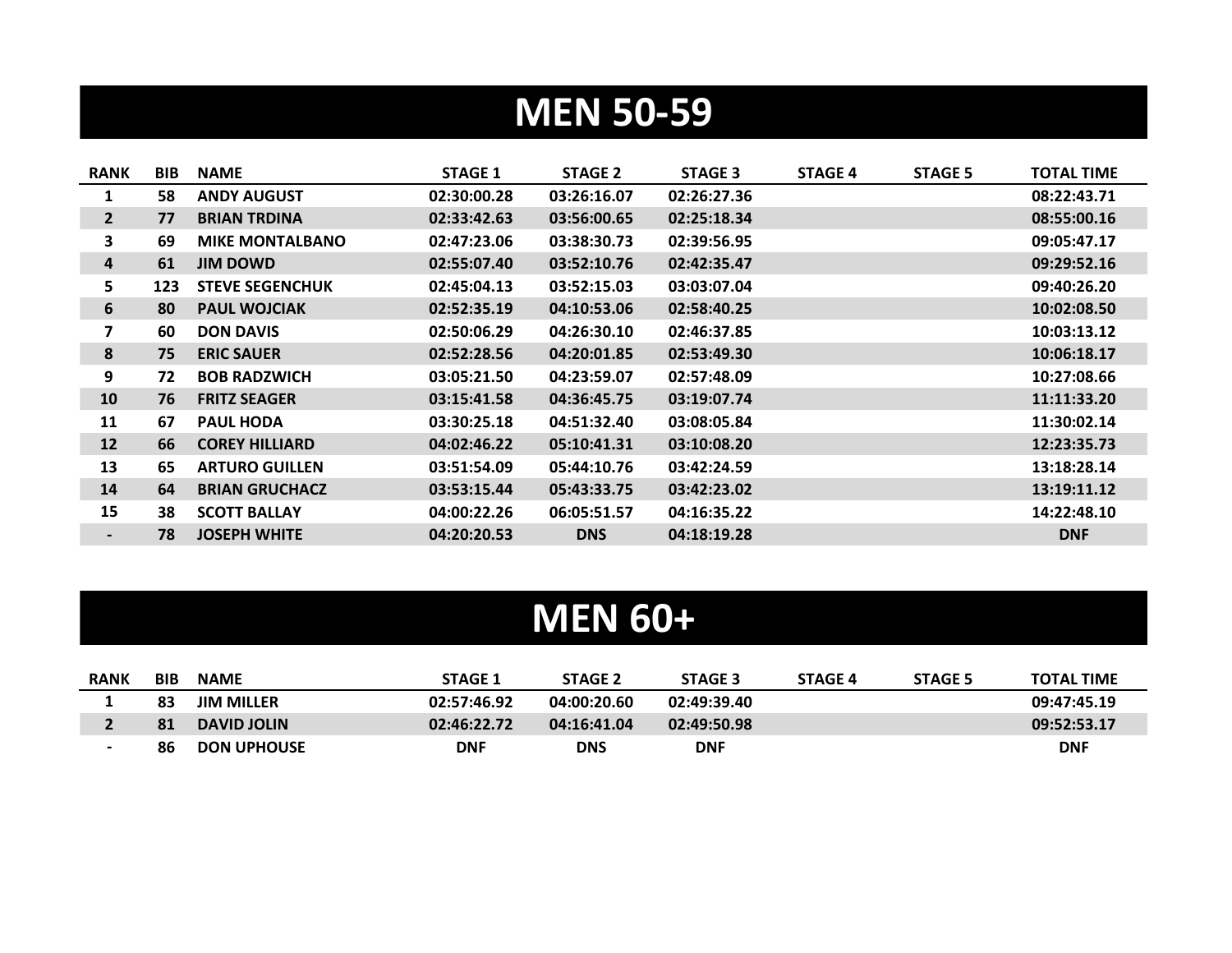## **WOMEN 40+**

| <b>RANK</b> | <b>BIB</b> | <b>NAME</b>            | <b>STAGE 1</b> | <b>STAGE 2</b> | <b>STAGE 3</b> | <b>STAGE 4</b> | <b>STAGE 5</b> | <b>TOTAL TIME</b> |
|-------------|------------|------------------------|----------------|----------------|----------------|----------------|----------------|-------------------|
|             | 102        | JEN TILLMAN            | 03:04:23.48    | 04:17:10.76    | 03:00:23.79    |                |                | 10:21:56.20       |
|             | 99         | <b>BRIANNA BAIR</b>    | 03:06:10.65    | 04:24:47.69    | 03:09:08.20    |                |                | 10:40:05.15       |
|             | 100        | <b>NICOLE GUNTON</b>   | 03:17:54.77    | 04:42:00.38    | 03:20:14.84    |                |                | 11:20:08.19       |
|             | 101        | <b>KATHLEEN HYLAND</b> | 03:48:34.42    | <b>DNF</b>     | <b>DNS</b>     |                |                | <b>DNF</b>        |

## **CLYDESDALE**

| <b>RANK</b>    | <b>BIB</b> | <b>NAME</b>                | <b>STAGE 1</b> | STAGE 2     | <b>STAGE 3</b> | <b>STAGE 4</b> | <b>STAGE 5</b> | <b>TOTAL TIME</b> |
|----------------|------------|----------------------------|----------------|-------------|----------------|----------------|----------------|-------------------|
|                | 110        | <b>NICK SHEPHERD</b>       | 02:52:19.60    | 04:05:20.06 | 02:46:30.06    |                |                | 09:44:09.72       |
| $\overline{2}$ | 109        | <b>ADAM RUSZKOWSKI</b>     | 02:57:15.44    | 04:23:39.85 | 02:55:42.58    |                |                | 10:16:36.18       |
| 3              | 107        | <b>TODD HAIG</b>           | 03:17:08.25    | 04:59:05.92 | 03:23:44.24    |                |                | 11:39:57.14       |
| $\overline{a}$ | 106        | <b>DANIEL FAUSEY</b>       | 03:36:41.49    | 05:33:27.89 | 03:32:43.38    |                |                | 12:42:51.17       |
| 5.             | 105        | <b>JOHN DURKIN</b>         | 03:41:16.52    | 06:05:53.27 | 03:26:36.95    |                |                | 13:13:45.17       |
| 6              | 104        | <b>MICHAEL BLANKENSHIP</b> | 05:44:14.11    | 06:26:27.50 | 04:20:57.65    |                |                | 16:31:38.12       |
| $\blacksquare$ | 111        | <b>JOSH VAN CLEEF</b>      | 03:45:46.00    | <b>DNF</b>  | 03:54:36.24    |                |                | <b>DNF</b>        |
| $\blacksquare$ | 108        | <b>THOMAS PEASE</b>        | 03:56:40.93    | <b>DNF</b>  | 05:00:20.36    |                |                | <b>DNF</b>        |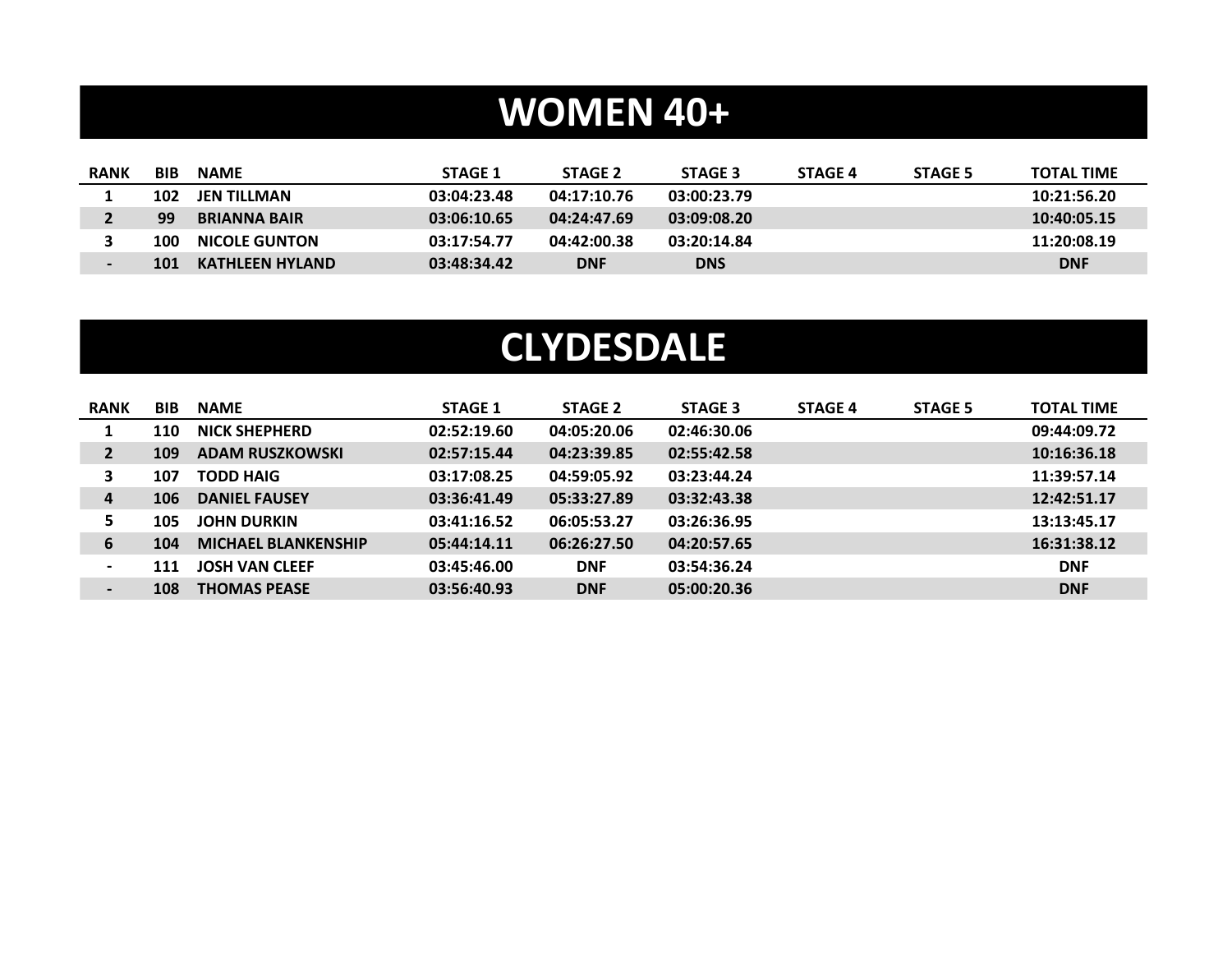## **SINGLE SPEED**

| <b>RANK</b>              | BIB        | <b>NAME</b>             | <b>STAGE 1</b> | <b>STAGE 2</b> | <b>STAGE 3</b> | <b>STAGE 4</b> | <b>STAGE 5</b> | <b>TOTAL TIME</b> |
|--------------------------|------------|-------------------------|----------------|----------------|----------------|----------------|----------------|-------------------|
| 1                        | 126        | <b>GORDON WADSWORTH</b> | 02:18:17.17    | 03:03:00.82    | 02:21:30.89    |                |                | 07:42:47.18       |
| $2^{\circ}$              | 125        | <b>JOHN VORBERGER</b>   | 02:22:46.27    | 03:15:40.02    | 02:21:29.05    |                |                | 07:59:55.34       |
| 3                        | 120        | <b>PEYTON RANDOLPH</b>  | 02:33:31.84    | 03:22:09.82    | 02:25:30.82    |                |                | 08:21:10.24       |
| $\overline{\mathbf{4}}$  | 117        | <b>ELI ORTH</b>         | 02:37:32.27    | 03:25:06.94    | 02:28:39.27    |                |                | 08:31:17.14       |
| 5                        | 118        | <b>DAHN PAHRS</b>       | 02:31:54.42    | 03:35:48.79    | 02:26:50.29    |                |                | 08:34:32.15       |
| 6                        | 24         | <b>JOHN SKARUPA</b>     | 02:31:23.55    | 03:32:58.79    | 02:31:03.21    |                |                | 08:35:24.15       |
| 7                        | 116        | <b>ANDREW ORISCHAK</b>  | 02:40:57.41    | 03:53:43.53    | 02:36:46.89    |                |                | 09:11:26.18       |
| 8                        | 14         | <b>MARK KRANSZ</b>      | 02:36:22.81    | 04:05:30.93    | 02:42:08.52    |                |                | 09:24:00.22       |
| 9                        | 122        | <b>KEITH RENFROE</b>    | 02:52:07.57    | 03:50:32.22    | 02:45:29.99    |                |                | 09:28:08.17       |
| 10                       | 113        | <b>RICH DILLEN</b>      | 02:48:41.25    | 03:52:32.44    | 02:49:41.36    |                |                | 09:30:54.10       |
| 11                       | 127        | <b>JOE WORBOY</b>       | 02:41:28.09    | 04:09:47.72    | 02:41:05.17    |                |                | 09:32:20.98       |
| 12                       | 121        | <b>SCOTT RATH</b>       | 02:55:21.32    | 04:00:08.60    | 02:51:29.11    |                |                | 09:46:58.10       |
| 13                       | 115        | <b>KENNY KOCAREK</b>    | 03:00:49.16    | 05:12:10.56    | 02:46:13.85    |                |                | 10:59:12.15       |
| $\blacksquare$           | <b>119</b> | <b>THAD PAUNOVICH</b>   | <b>DNF</b>     | 03:21:45.00    | 02:26:36.48    |                |                | <b>DNF</b>        |
| $\overline{\phantom{a}}$ | 112        | <b>SCOTT BERKLEY</b>    | 03:34:16.37    | <b>DNS</b>     | <b>DNS</b>     |                |                | <b>DNF</b>        |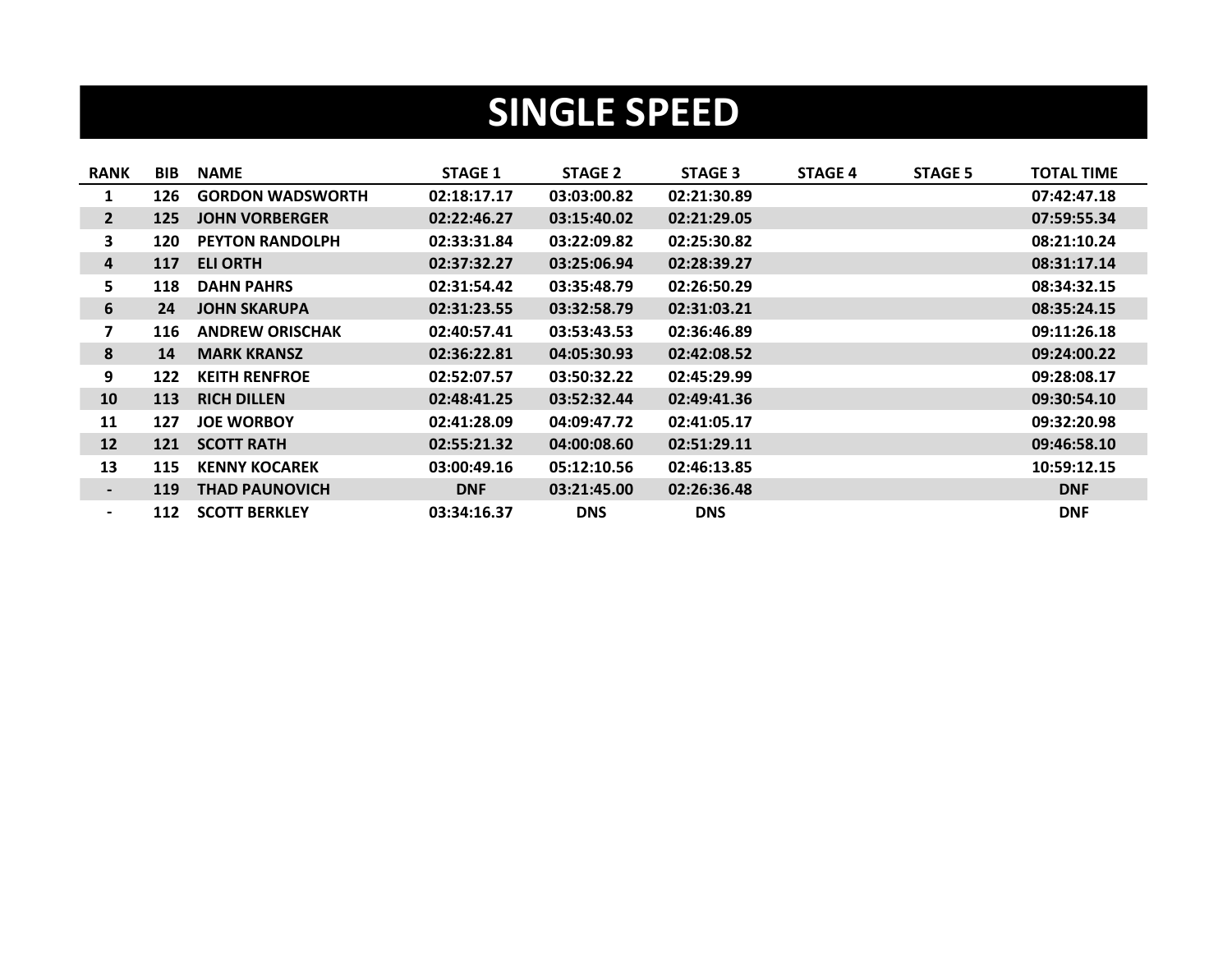# **DUO MEN**

| <b>RANK</b>    | <b>BIB</b> | <b>NAME</b>              | <b>STAGE 1</b> | <b>STAGE 2</b> | <b>STAGE 3</b> | <b>STAGE 4</b> | <b>STAGE 5</b> | <b>TOTAL TIME</b> |
|----------------|------------|--------------------------|----------------|----------------|----------------|----------------|----------------|-------------------|
| 1              |            | <b>TEAM TIME</b>         | 02:30:05.63    | 03:25:10.36    | 02:28:14.93    |                |                | 08:23:29.19       |
|                | 208        | <b>JAMIE BABCOCK</b>     | 02:30:06.82    | 03:25:11.41    | 02:28:14.93    |                |                | 08:23:31.21       |
|                | 209        | <b>ANDREW BLACKSTOCK</b> | 02:30:05.63    | 03:25:10.36    | 02:28:18.43    |                |                | 08:23:33.14       |
| $\overline{2}$ |            | <b>TEAM TIME</b>         | 02:34:45.37    | 03:39:51.98    | 02:34:09.87    |                |                | 08:48:45.22       |
|                | 213        | <b>NICK ERHARD</b>       | 02:34:47.55    | 03:39:59.06    | 02:34:09.87    |                |                | 08:48:55.14       |
|                | 212        | <b>MATTHEW HIGGINS</b>   | 02:34:45.37    | 03:39:51.98    | 02:34:10.51    |                |                | 08:48:46.18       |
| 3              |            | <b>TEAM TIME</b>         | 02:36:22.41    | 03:46:22.00    | 02:35:26.46    |                |                | 08:58:10.87       |
|                | 210        | <b>ERIK GRIMM</b>        | 02:36:22.46    | 03:46:22.07    | 02:35:26.46    |                |                | 08:58:10.99       |
|                | 211        | <b>JASON URCKFITZ</b>    | 02:36:22.41    | 03:46:22.00    | 02:35:27.63    |                |                | 08:58:11.10       |
| 4              |            | <b>TEAM TIME</b>         | 03:09:51.30    | 04:35:21.81    | 02:55:49.41    |                |                | 10:41:01.15       |
|                | 214        | <b>JAMES SCHARF JR</b>   | 03:09:51.34    | 04:35:21.81    | 02:55:49.41    |                |                | 10:41:01.15       |
|                | 215        | <b>EDWARD WIMMER</b>     | 03:09:51.30    | 04:35:21.94    | 02:55:49.78    |                |                | 10:41:01.20       |

# **DUO CO-ED**

| <b>RANK</b> | <b>BIB</b> | <b>NAME</b>           | <b>STAGE 1</b> | STAGE 2     | <b>STAGE 3</b> | <b>STAGE 4</b> | <b>STAGE 5</b> | <b>TOTAL TIME</b> |
|-------------|------------|-----------------------|----------------|-------------|----------------|----------------|----------------|-------------------|
|             |            | <b>TEAM TIME</b>      | 03:00:24.97    | 04:09:44.03 | 02:56:42.21    |                |                | 10:06:50.12       |
|             | 216        | <b>AMY TALBOT</b>     | 03:00:24.97    | 04:09:44.08 | 02:56:43.49    |                |                | 10:06:51.15       |
|             | 205        | <b>BEN TALBOT</b>     | 03:00:25.00    | 04:09:44.03 | 02:56:42.21    |                |                | 10:06:51.24       |
|             |            | <b>TEAM TIME</b>      | 02:52:23.36    | 04:36:20.72 | 03:05:35.45    |                |                | 10:34:18.15       |
|             | 201        | <b>LAUREN ELLEDGE</b> | 02:52:23.36    | 04:36:20.85 | 03:05:37.42    |                |                | 10:34:20.16       |
|             | 200        | <b>T.J. ELLEDGE</b>   | 02:52:23.45    | 04:36:20.72 | 03:05:35.45    |                |                | 10:34:18.16       |
| 3           |            | <b>TEAM TIME</b>      | 03:28:29.19    | 04:56:31.89 | 03:22:31.27    |                |                | 11:47:31.13       |
|             | 202        | <b>KEVIN HAMES</b>    | 03:28:29.23    | 04:56:31.89 | 03:22:31.27    |                |                | 11:47:31.13       |
|             | 203        | <b>KRISTY HAMES</b>   | 03:28:29.19    | 04:56:31.91 | 03:22:31.27    |                |                | 11:47:31.13       |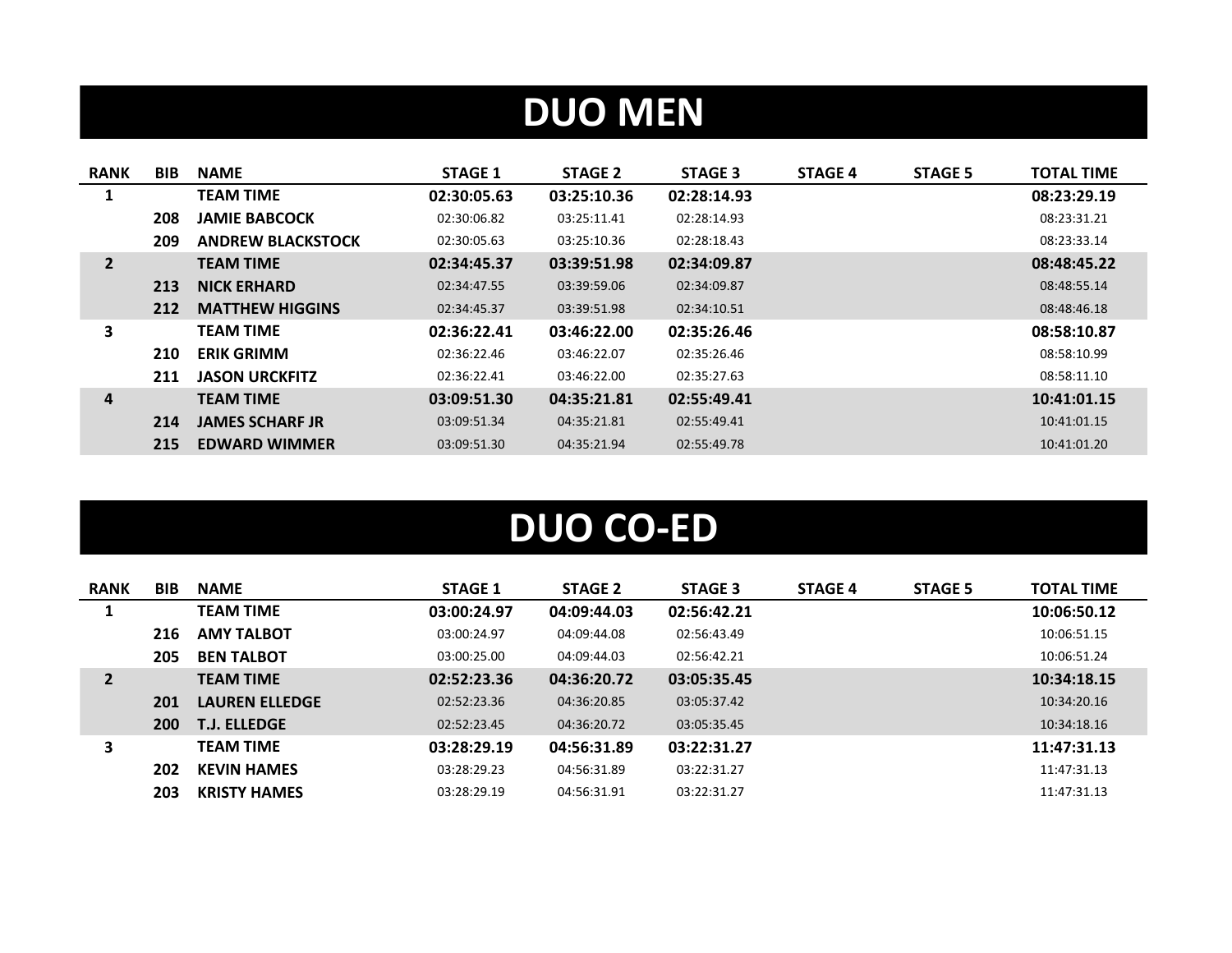# **U25 MEN**

| <b>RANK</b>              | <b>BIB</b> | <b>NAME</b>             | <b>STAGE 1</b> | <b>STAGE 2</b> | <b>STAGE 3</b> | <b>STAGE 4</b> | <b>STAGE 5</b> | <b>TOTAL TIME</b> |
|--------------------------|------------|-------------------------|----------------|----------------|----------------|----------------|----------------|-------------------|
|                          | 12         | <b>RYAN JOHNSON</b>     | 02:16:45.93    | 03:17:18.11    | 02:15:33.74    |                |                | 07:49:36.17       |
|                          | 125        | <b>JOHN VORBERGER</b>   | 02:22:46.27    | 03:15:40.02    | 02:21:29.05    |                |                | 07:59:55.34       |
|                          | 17         | <b>WILLIAM LOEVNER</b>  | 02:19:32.13    | 03:31:17.23    | 02:19:54.15    |                |                | 08:10:43.51       |
| 4                        |            | <b>SHAWN ALEXANDER</b>  | 02:36:22.92    | 03:37:04.62    | 02:34:16.01    |                |                | 08:47:42.15       |
|                          | 16         | <b>NICK LANDO</b>       | 02:14:06.98    | 04:14:19.63    | 02:22:55.45    |                |                | 08:51:20.20       |
| $\overline{\phantom{0}}$ | 26         | <b>KEENAN SEGENCHUK</b> | <b>DNS</b>     | <b>DNS</b>     | 03:12:01.10    |                |                | <b>DNF</b>        |